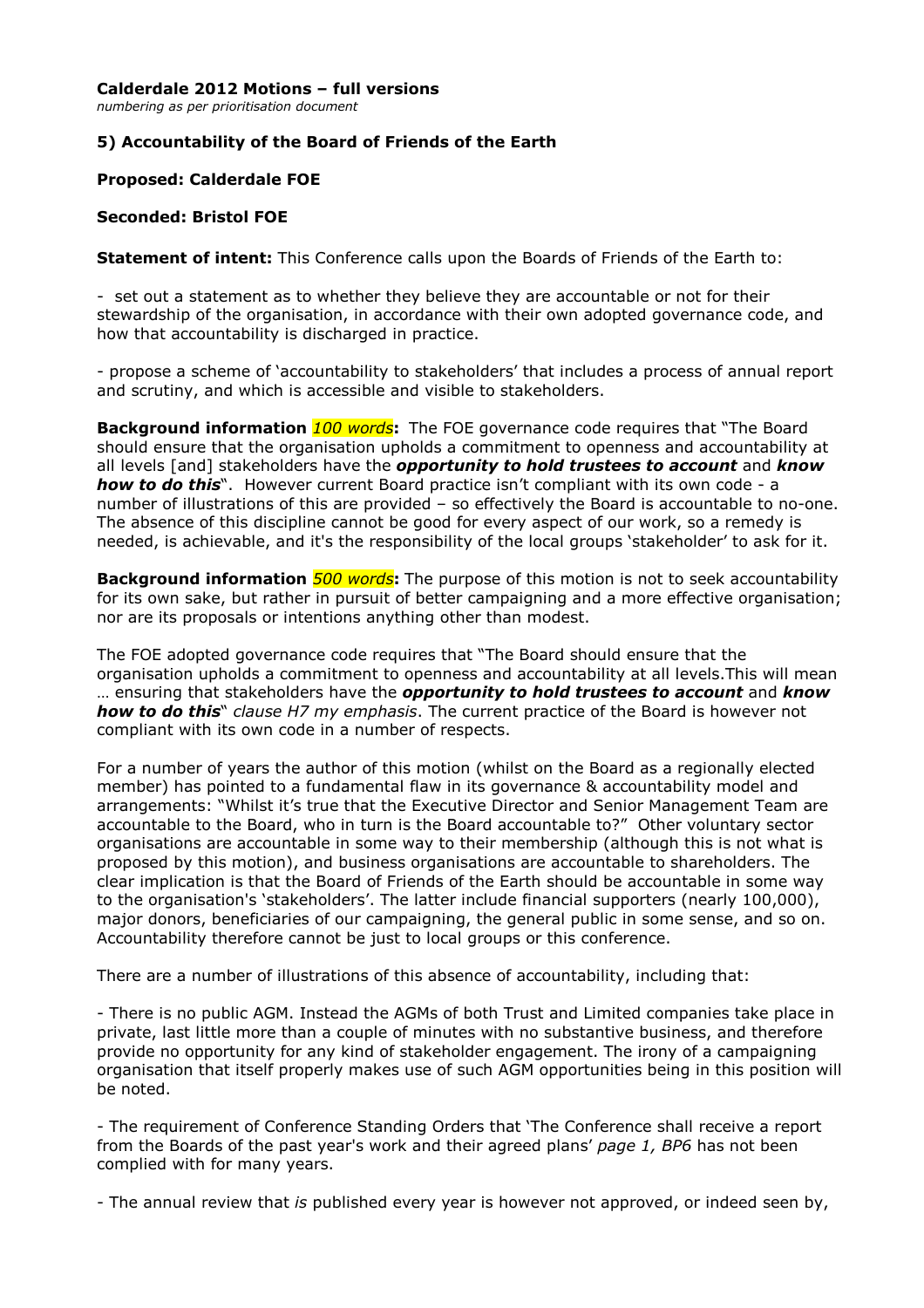the Boards, nor is it formally submitted to Conference.

- The definition of 'members' within the Articles and Associations of both the Trust and Limited companies are inconsistent and non-functioning.

- There is no information available on the organisation's website as to any accountability mechanisms or processes.

The consequence of these dysfunctional arrangements is that the Board does not have to formally account for both its performance, and the performance of the organisation as a whole, to any other parties on an annual basis. Therefore for example there are no opportunities to suggest improvements to delivery, or ask constructive questions. Each year any effective organisation should want to demonstrate that its adopted strategy has been implemented with determination and success over the previous 12 months, with effective stewardship of resources, and identify how it intends to continue that implementation in the next year. The fact that this discipline is not being applied to FOE cannot be good for every aspect of our work.

What accountability arrangements could be put in place? Whilst there are a number of components for such a mechanism that can be suggested (so it's an exercise capable of being undertaken without creating difficulties that cannot be resolved) it would be better if the Board itself were to propose a scheme of accountability that it believes best suits the particular circumstances of Friends of the Earth, and which properly encompasses and balances the involvement of *all* stakeholders.

However it is the responsibility of the local group stakeholders - who have been entrusted with the privilege of electing the majority of both boards - to ensure that the Boards are in turn effectively accountable, and that arrangements are in place, highly visible, and accessible. No other stakeholders have the organised opportunity to rectify this omission.

*The author of this motion (Board member 2002-11) was on the 2004-5 Governance Review, and responsible (with one other colleague) for the review of regionally elected Board members' responsibilities and election rules approved at 2010 conference*

### **6) Implementation of Friends of the Earth 'Planetary Emergency' strategy**

### **Proposed: Calderdale FOE**

### **Seconded: Manchester FOE**

**Statement of intent:** This Conference calls upon the Boards of Friends of the Earth to:

- explain to the 2012 Conference and thereafter what progress has been made to mobilise for implementation our new and powerful organisational strategy - 'Sustainable Development in a time of Planetary Emergency' – approved more than one year ago; and to set out a timetable by when all its principal elements will be in place.

- set out the processes and timetable by which the development of the new strategy will be undertaken at a faster pace, reflecting the strategy's own recognition of 'urgency'; and with the appropriate involvement of activist stakeholders and other partners whose resources will be needed to contribute to work sharing and accelerated momentum.

**Background information** *100***:** A key aspect of FOE's success is its long-term strategy: identifying new campaigning priorities, within the context of a global analysis, and focusing resources/activists on clearly stated objectives. The new 'Planetary Emergency' strategy is strongly supported but since the Board approved it in June 2011 (12+ months ago) insufficient progress has been made to mobilise it towards implementation, nor has there been adequate engagement with activists about its development. As there must be a real urgency in starting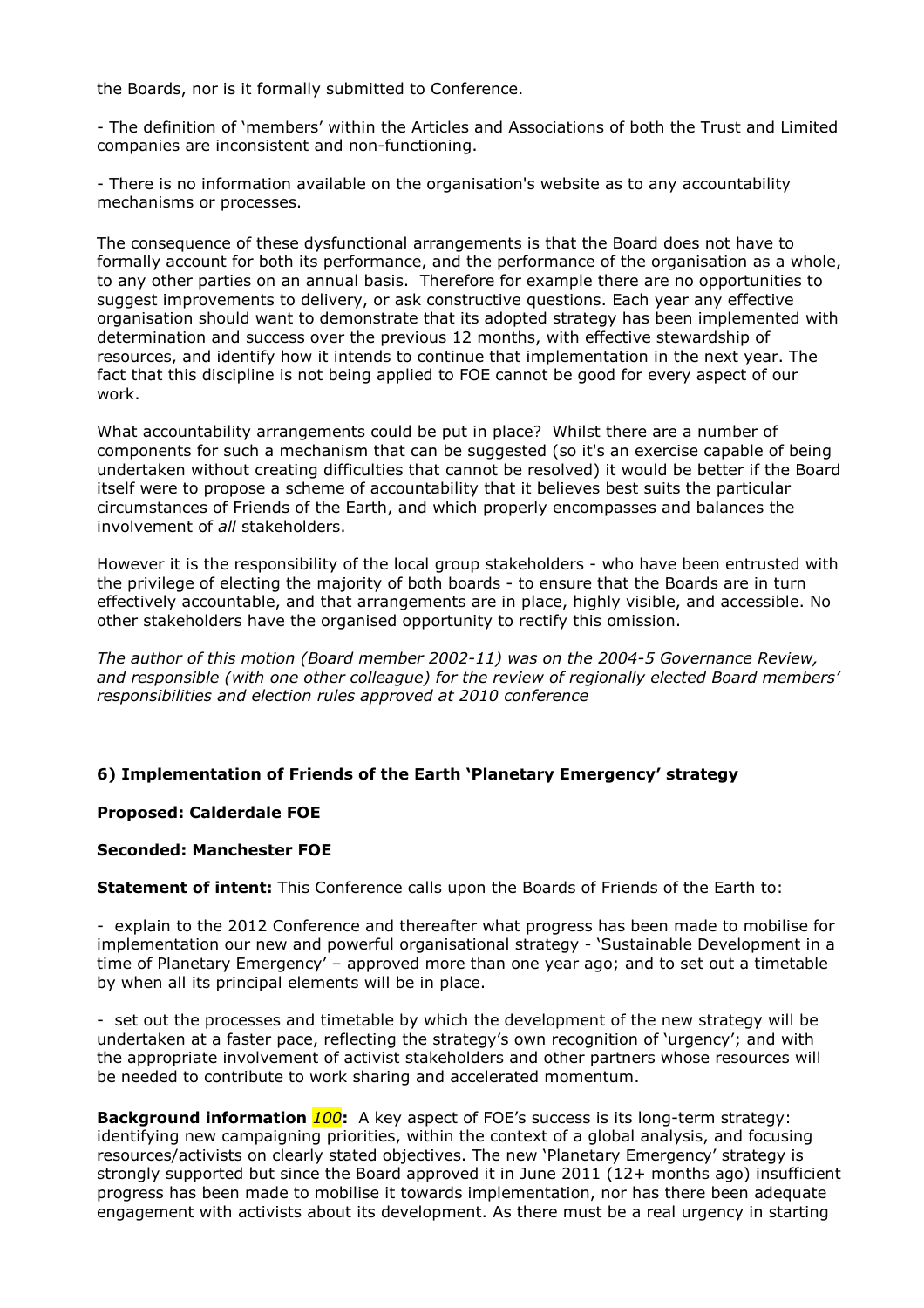to tackle that 'emergency' we must proceed at a faster pace otherwise we risk environmental crisis or organisational marginalisation.

**Background information** *500***:** One of the key aspects of FOE's success over the last decade has been its long-term strategy: identifying new campaigning and organisational priorities, within the context of a global analysis, and focusing the resources of the organisation and activists on clearly stated objectives. As a result organisational priorities are not constantly shifting every year, and resources not diluted across too wide a battleground. Every successful organisational strategy has three stages: initial preparation and Board approval; then mobilisation of resources behind it, and engagement of participants; and finally delivery and implementation, typically in annual cycles.

In June 2011 - that is 13 months ago; and it will be 15 months by the time of Conference - the Boards approved our new 'Sustainable Development in a time of Planetary Emergency' strategy, and it was launched at Conference that September. The strategy provides a powerful, globally coherent, far-seeing 'analysis and response', an expression of our history and environmental limits positioning, and should be supported by all FOE stakeholders.

But what this motion is asking is - "Given the strategy's critical importance for everything we do, what happened next?" – because the work of actually mobilising and then implementing the strategy only really began with its preparation and launch.

The difficulty that local groups have in monitoring and contributing to the implementation process is their lack of knowledge, and lack of involvement. LGs (possibly just those attending conference?) only received a slim booklet about the strategy, and have never seen or had access to the full 82 page document. After good coverage in *Change your World* between April–September 2011, the strategy essentially disappeared from view. And it never even made it to the website, particularly in the form of the 'big picture narrative' it calls for to communicate and popularise its vision and analysis. The consequence of this 'absence from the marketplace of ideas' is that other campaigning organisations might claim public ownership of our core concept, as indeed Oxfam then did in February 2012.

In fact the strategy contains 25+ pages about the five agreed and interlocking areas of future campaigning, highly relevant to local groups, setting out detailed 3 and 10 Year objectives and much more. If LGs don't know their own organisation's strategy, how can they know where they're heading towards, spread the message, contribute to implementation or ask informed questions about progress? The sheer extent of the strategy also means that its delivery is bound to be extremely challenging, consequently needing the support of everyone. Yet no processes or programme - including online and crowdsourcing collaborative mechanisms have been established by which local groups/activists can be informed about or participate in the development of the five campaigning 'programmes'; nor have their themes featured in the regional gatherings.

It's easy to anticipate responses such as: 'we're going to do A or B shortly' or that: 'C and D have postponed implementation for X months'. Therefore the question becomes: how long should an organisation take to mobilise and promote its new strategy? Because the rule of thumb is that if it hasn't mobilised it within 12 months of approval then it's far less likely to ever get round to doing so effectively, and (at the time of writing - end of April 2012) that time is almost up. So are we sleepwalking towards 'strategy failure', before we even really started?!

If the core of the strategy's analysis is that there's a 'planetary emergency' then it must follow that there must be a real and visible urgency in starting to tackle that emergency. For an environmental campaigning organisation that in turn requires the whole organisation - staff *and* activists, *+* partners and funders - to be involved as soon as possible in building up that momentum. So far this hasn't happened.

*The author of this motion (Board member 2002-11) was Chair of Campaigns Committee 2005- 11 and negotiator for the Board of the Planteary Emergency strategy 5 campaigns programmes.*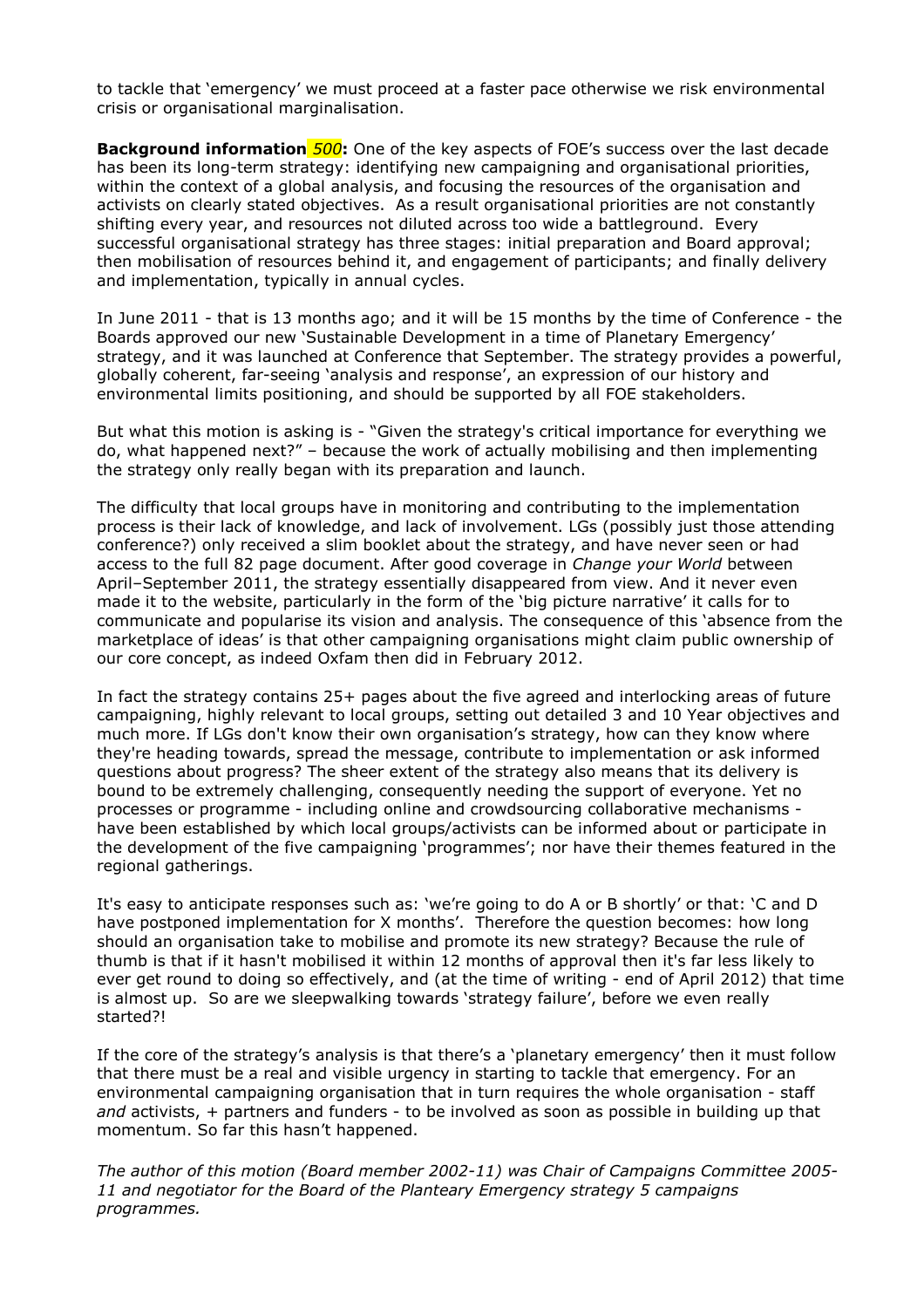# **7) Breadth of Friends of the Earth campaigning**

# **Proposed: Calderdale FOE**

## **Seconded: Bradford FOE**

**Statement of intent:** This Conference calls upon the Board of Friends of the Earth to: ensure that the full breadth our sustainable development campaigning agenda - which is a unique strength of Friends of the Earth - is supported to the extent possible (either directly or indirectly, and using partnerships or volunteer resources where necessary) and made available as a campaigning menu for local groups to choose within.

**Background information** *100***:** The central FOE organisation has to concentrate its campaigning resources onto a small number of priority, achievable targets but as a sustainable development organisation the extent of our campaigning cannot be limited to this. There's a range of additional campaigning opportunities of great/ongoing significance *within* the five Programme areas of the Planetary Emergency strategy, and then others *outside* the strategy where local groups themselves wish to be active on their own. At the moment the approach to these latter two campaign categories is quite unclear. Local groups need to be offered a broad menu of campaigning opportunities to choose from.

**Background information** *500***:** In any year the central Friends of the Earth organisation has to concentrate its campaigning resources onto a small number of priority, achievable targets; that's how for example we were able to promote and secure the hugely significant Climate Change Act 2008. So far in 2011 two new campaigns have been launched with considerable success - 'Clean British Energy' as part 2 of the UK energy/climate change campaign (following part 1 Final Demand); and the Bee Cause, a UK biodiversity campaign - and staff are to be congratulated on the quality and expertise of these activities. A third 'new' campaign relating to greener products (and resource efficiency) is understood to be in preparation to be launched later in 2012.

However as a sustainable development organisation the extent of our campaigning cannot be limited to a small number of headline campaigns. In addition to the three 'new' campaigns there will be, within the five Programme areas of the Planetary Emergency strategy, a range of other topics either of great or ongoing significance, or alternatively where local groups themselves will wish to be active. These include:

*Climate & Energy Security:* International climate, UK transport, UK aviation, Biofuels

*Nature and Ecosystems Security:* International biodiversity, marine (rather than terrestrial) biodiversity, forests, ecosystem services

*Land Use, Food & Water Security:* Environmental limits, land/food/water security, population

*Economics & Resource Use:* Economic growth, recycling & incineration

**Fair & Planned Transition:** Planning and local sustainability, rights and inequality

**Strategy as a whole:** Sustainable development and 'planetary emergency', Rio+20 (in 2012)

The new strategy is clear that there will be different types of policy and campaigning work, distinguishing between public campaigning and tracking research. Then there will be still more potential campaigning topics where local groups, exercising their autonomy, may wish to be active on areas outside and beyond the total extent of approved strategy, for example genetic engineering, geo-engineering, supermarkets and so on.

Consequently Local Groups and individual activists needs to understand within a finite period of the strategy's approval: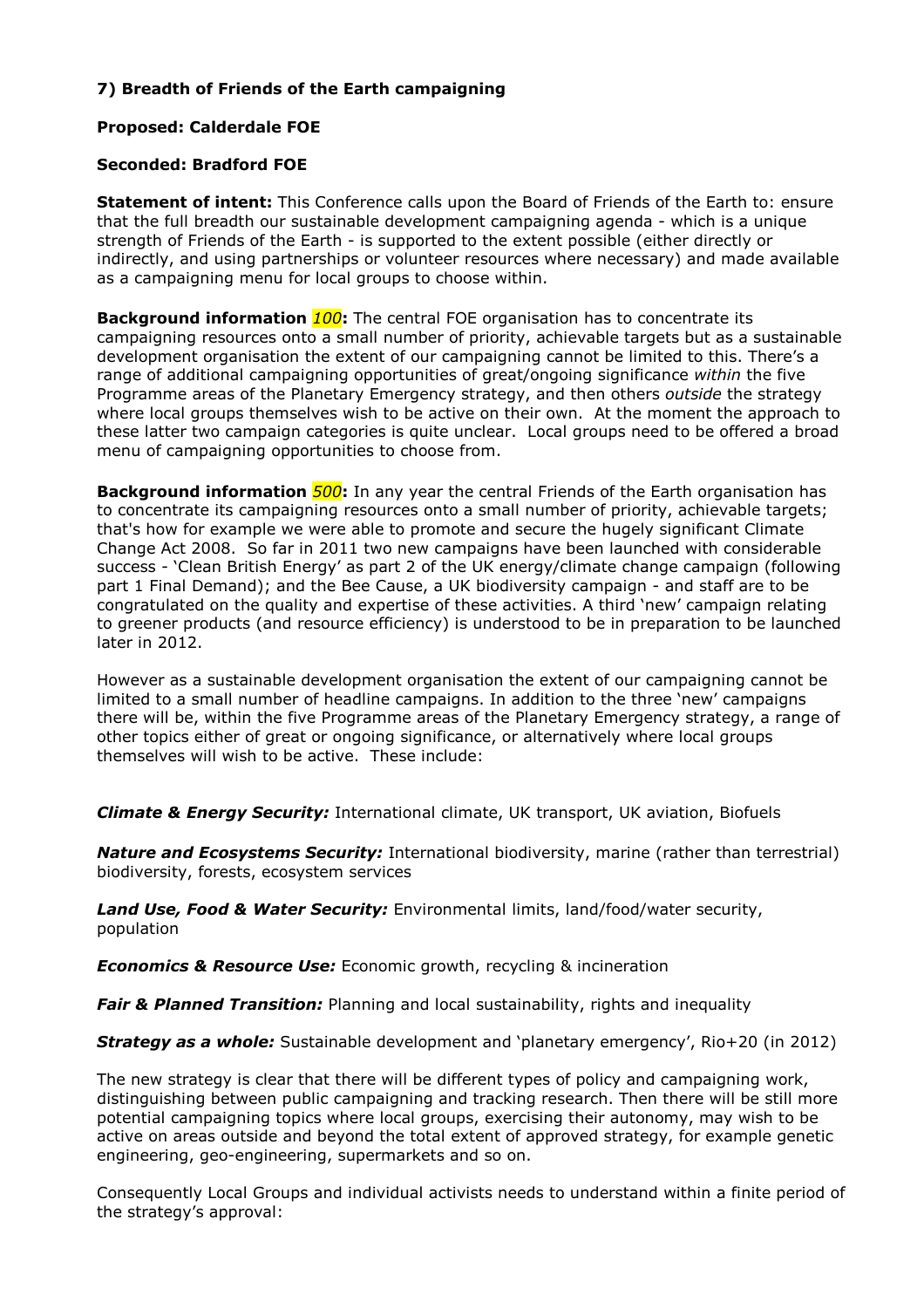- What will be the range and timetable of the full extent of the central organisation's priority campaigns, and then also the secondary or ongoing campaigns, which they can expect to see on display or offered to them to participate in? From this LGs will be able to determine what is the opportunity and support for their own campaigning beyond that list.

- What is the allocation and extent of the staff resources to a specific campaigning topic? Despite the fact that the reorganisation of the campaigning staff was substantially completed by November 2011, there has still been no communication to activists as to the full menu of supported campaigns and which members of staff are available to provide support (to whatever extent, or not as the case may be).

- Recognising that the breadth of our sustainable development agenda means that it will never be possible for campaigning/staff resources to be available for all potential topics, what are the partnership or volunteer arrangements that had been organised in substitute? As examples: it's been suggested that Campaign for Better Transport (former Transport 2000) could provide detailed transport support which FOE, now properly focusing on other aspects of climate and energy, can no longer do; 2012 will be an important year for aviation campaigning, but in the absence of a staff campaigner, how will that be undertaken; and since the new strategy doesn't support work on GM or supermarkets, have arrangements been made with e.g GM Freeze and Tescopoly to provide campaign support instead?

- What are the arrangements for local groups and individual activists to participate in either FOE Europe campaigns, or those involving the European Parliament, where local groups are strongly positioned to get involved?

Reconciling the inevitable tension between campaign/resource prioritisation and a broad sustainable development agenda, and resolving it into a sufficiently broad menu of campaign opportunities from which local groups and individual activists can make their own choices, requires the central organisation to quickly develop, reallocate and communicate new arrangements for campaigns support; and the Board to ensure that the resultant broad menu is made available for activists every year. So far - in 2012 - this hasn't happened, and as long as this semi-vacuum continues, campaigning opportunities are being lost and local activists not properly served.

*The author of this motion (Board member 2002-11) was Chair of Campaigns Committee 2005- 11.*

### **8) Improving Friends of the Earth's communications**

### **Proposed: Calderdale FOE**

### **Seconded: Bradford FOE**

**Statement of intent:** This Conference calls upon the Boards of Friends of the Earth to: ask the Executive Director to produce a concise top-level communication strategy - missing for a decade - in order to sharply improve communications effectiveness, built around 'big picture narrative', greater focus on campaigning, and our brand potential; so that FOE communications activity properly supports our response to the 'Planetary Emergency' and underpins Friends of the Earth's long-term future.

**Background information** *100***:** Any organisation advocating change needs effective communications and this will be either a powerful contributor to or limitation on its ability to achieve its objectives. But FOE has not had a top-level communication strategy for a decade, and concerns expressed at previous Conferences reflect activists' anxieties about communications performance. The new strategy should drive forward our 'big picture narrative', improved awareness levels, stronger brand & positioning, online competitiveness,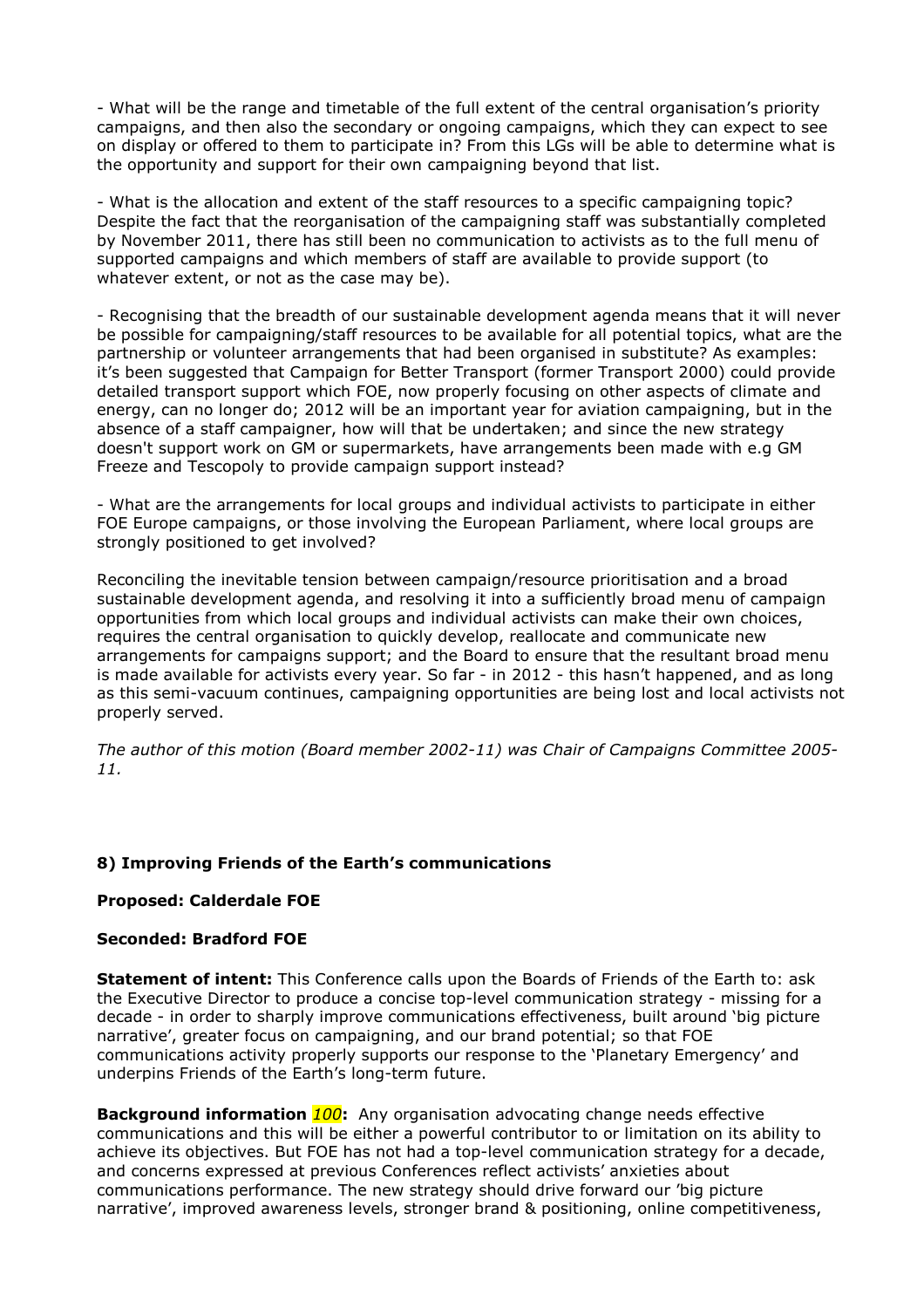and more 'urgency' and 'truthfulness' about the 'planetary emergency'. We might have the best campaigns in the world but if insufficient people know about them we're not going to win.

**Background information** *500***:** For any organisation advocating change, and particularly under-resourced environmental campaigning organisations, its ability to communicate with - to speak to, engage, convince, cajole, made even pressurise! - the range of audiences it needs to achieve its objectives will either be a powerful contributor to, or powerful limitation on, its actual success. We might have the best causes, arguments, and campaigns in the world but if insufficient people know about them relative to the particular issue then we're not going to win; nor will they know about our successes; or the opportunities to support us financially or with activism.

In that sense an organisation like Friends of the Earth can either live or die by its top-level communication strategy. FOE has not had one for a decade, and the concerns that have been expressed at the last two conferences about communications performance probably reflects activists' appreciation of this state of affairs. The component parts of such a strategy would include the following topics:

*'Narrative':* the new Planetary Emergency strategy made an important organisational breakthrough by calling for a 'big picture narrative' - that told a global long-term story integrating all five programme areas - and campaign 'narratives' as well. However some 10 months later there is no sign of these narratives, which have not previously featured in our communications.

**Brand:** An organisation's 'brand' isn't just its logotype or visual style - as have very recently been refreshed by Friends of the Earth - but rather should be the concentrated expression of what it really believes in. Consequently the strength and distinctiveness of FOE's brand proposition is of great importance to us, but it remains unclear what that proposition is. Structural weaknesses within the brand - such as its failure to visibly incorporate all the levels of 'Friends of the Earth activity' (International/Europe/EWNI/local), and our local groups USP remain untreated and unexploited.

**Positioning:** The displayed positioning of Friends of the Earth (from example, on our homepage) isn't really that of a focused *campaigning* organisation - in strong contrast to the case with our two national competitors Greenpeace and WWF - but is rather a diluted and fragmented mixture of 'some campaigning' and 'lifestyle' which tend to cancel each other out. Rather than specifically highlighting the extent and breadth, and continuity of our campaigning work, our website instead hides these. There is no explanation for these strange choices.

**Online competitiveness:** The world of online campaigning continues to evolve rapidly - with the rise of the all-purpose online campaigning aggregators - and it's essential that Friends of the Earth's own activity remains competitive but also flexibly collaborative. Yet the opportunity to feature e.g the 38 Degrees 'planning' petition (October 2011) or the Avaaz 'bees' petition (April 2012) either on our own site or in some other way, didn't happen.

*Awareness:* It's not well known that FOE has for a long time had low prompted and unprompted awareness figures, so a critical requirement of any communication strategy would be to put in place measures to start to rectify this weakness within a finite time scale, with quantified awareness objectives and targets. The new organisational strategy recognises the issue at a general level but doesn't set targets and is relying on other communications components (such as the above - ?) to produce that raised awareness.

'Urgency' & 'Truthfulness': Our 'planetary emergency' analysis implies by definition that we need urgent solutions, so that urgency needs to be communicated. Similarly if Friends of the Earth has inside or expert knowledge about the stark direction of present or future global trends then those with whom we communicate ought to be able to rely on us, of all organisations, to tell the truth about that reality. But we don't do either. As an example: in September 2008 the organisation received a clear briefing from Tyndall Centre about the deteriorating prospects of limiting global temperature rises below 4*°* yet failed to communicate that information, thus exposing itself to reputational risk and charges of unethical behaviour.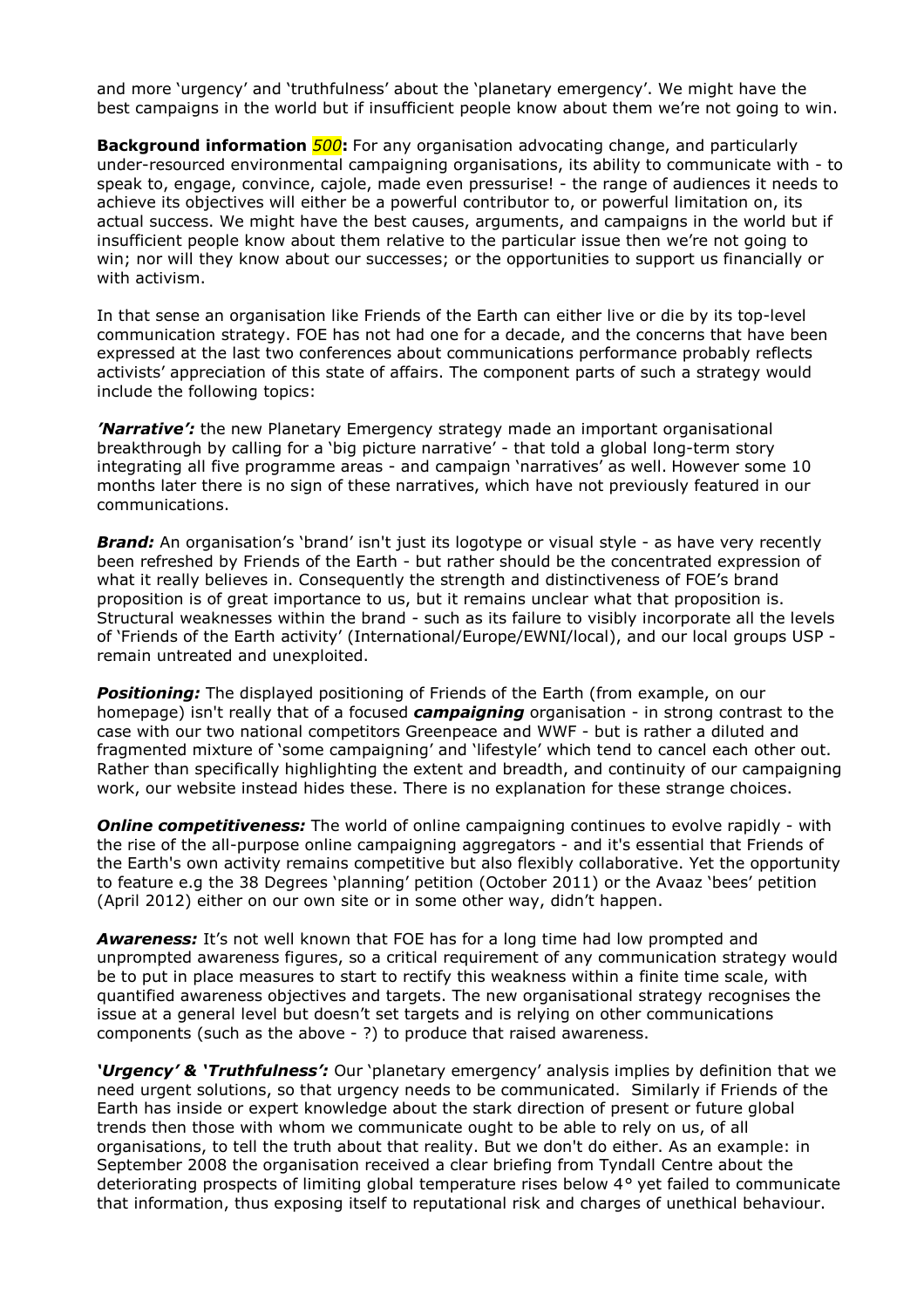A concise communication strategy would be able to provide essential direction on these strategic areas, without which we have communications activity but not effectiveness. Its absence for the last decade has brought us to our current weakened position.

*The author of this motion (Board member 2002-11) was Chair of Campaigns Committee 2005- 11, which had responsibility for communications until 2009; and a member of the Engagement Committee.* 

## **9) Calderdale Composite Motion: Organisational performance and accountability**

## **Proposed: Calderdale FOE**

### **Seconded: Bristol FOE**

**Statement of Intent:** This Conference calls upon the Boards of Friends of the Earth to:

#### *Accountability of the Board of Friends of the Earth*

- set out a statement as to whether they believe they are accountable or not for their stewardship of the organisation, in accordance with their own adopted governance code, and how that accountability is discharged in practice.

- propose a scheme of 'accountability to stakeholders' that includes a process of annual report and scrutiny, and which is accessible and visible to stakeholders.

#### *Implementation of Friends of the Earth 'Planetary Emergency' strategy*

- explain to the 2012 Conference and thereafter what progress has been made to mobilise for implementation our new and powerful organisational strategy - 'Sustainable Development in a time of Planetary Emergency' – approved more than one year ago; and to set out a timetable by when all its principal elements will be in place.

- set out the processes and timetable by which the development of the new strategy will be undertaken at a faster pace, reflecting the strategy's own recognition of 'urgency'; and with the appropriate involvement of activist stakeholders and other partners whose resources will be needed to contribute to work sharing and accelerated momentum.

### *Breadth of Friends of the Earth campaigning*

- ensure that the full breadth our sustainable development campaigning agenda - which is a unique strength of Friends of the Earth - is supported to the extent possible (either directly or indirectly, and using partnerships or volunteer resources where necessary) and made available as a campaigning menu for local groups to choose within.

#### *Improving Friends of the Earth's communications*

- ask the Executive Director to produce a concise top-level communication strategy - missing for a decade - in order to sharply improve communications effectiveness, built around 'big picture narrative', greater focus on campaigning, and our brand potential; so that FOE communications activity properly supports our response to the 'Planetary Emergency' and underpins Friends of the Earth's long-term future.

**Background information** *100***:** This overlengthy motion is a composite of the four individual motions submitted by Calderdale FOE about various aspects of strategic organisational performance and accountability, submitted as an interlinked sequence requiring consideration this year as our new strategy gets underway. The number of motions that can be